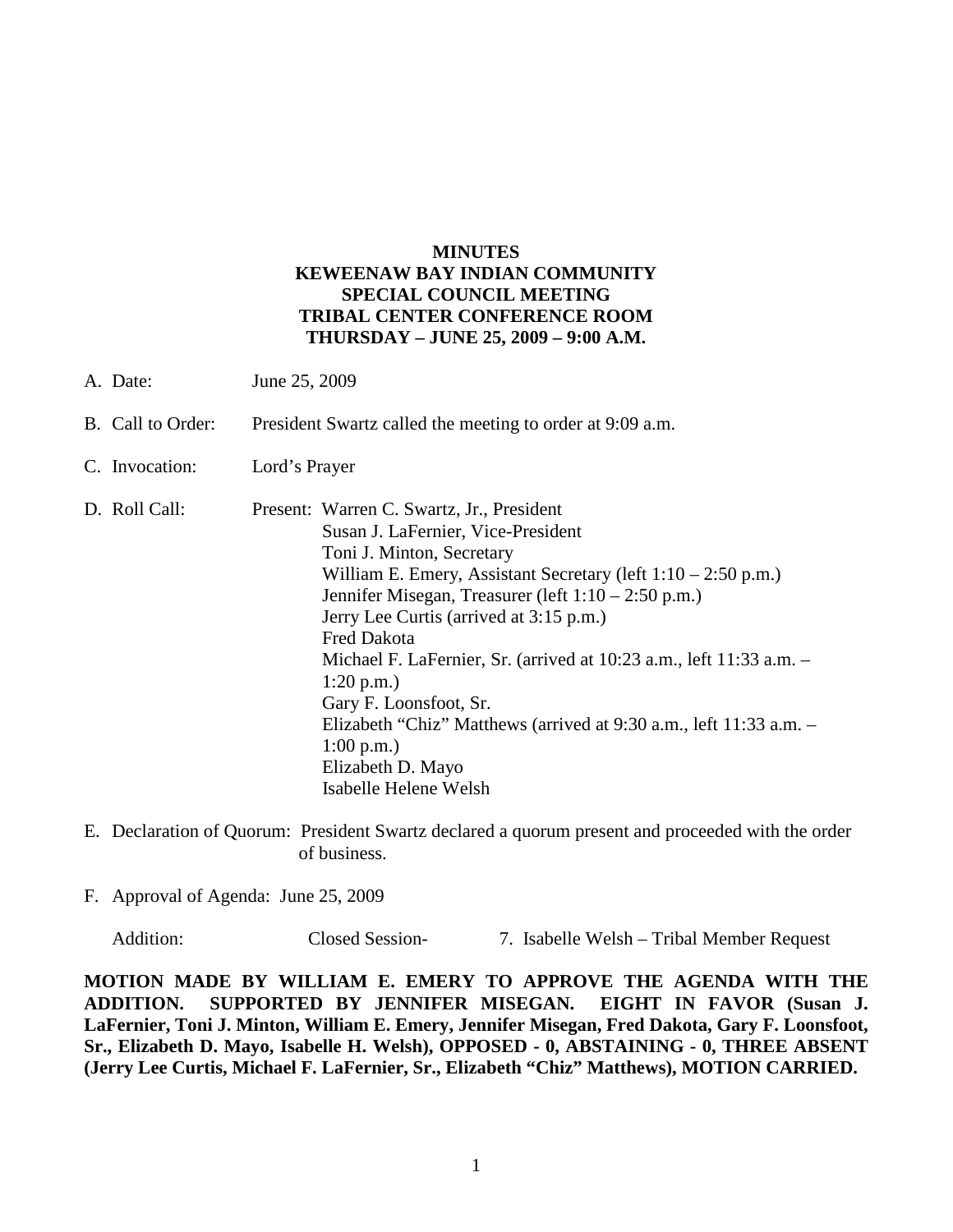- G. For Your Information:
	- 1. Phone Poll for Resolution KB-1668-2009 Adding Hatchery Site to the Wind Monitoring and energy efficiency study. (Amendment to KB-1666-2009)
	- 2. Flyer  $7<sup>th</sup>$  Annual KBIC Kids Fishing Derby June 27, 2009 9:00 a.m.  $-1:00$  p.m. "In honor of the Tiosh Family" Past and Present
- H. Closed Session:
	- 1. John Baker, Attorney
	- 2. Jennifer Misegan, Treasurer Donations
	- 3. Enterprise Employee Grievance Hearing for Case #014-09
	- 4. Larry Denomie III, CEO
	- 5. Warren C. Swartz, Jr., President
	- 6. Enterprise Employee Appeal of Termination Hearing for Case #012-09
	- 7. Isabelle Welsh Tribal Member Request #KB-20-09

**MOTION MADE BY JENNIFER MISEGAN TO GO INTO CLOSED SESSION AT 9:13 A.M. SUPPORTED BY WILLIAM E. EMERY. SIX IN FAVOR (Susan J. LaFernier, Toni J. Minton, William E. Emery, Jennifer Misegan, Gary F. Loonsfoot, Sr., Isabelle H. Welsh), TWO OPPOSED (Fred Dakota, Elizabeth D. Mayo), ABSTAINING - 0, THREE ABSENT (Jerry Lee Curtis, Michael F. LaFernier, Sr., Elizabeth "Chiz" Matthews), MOTION CARRIED.**

**Elizabeth Matthews arrived at 9:30 a.m.**

**Break: 9:54 – 10:02 a.m.**

**Mike LaFernier, Sr. arrived at 10:23 a.m.**

**Break: 11:33 – 11:47 a.m.**

**Mike LaFernier, Sr. left at 11:33 a.m.**

**Elizabeth Matthews left 11:33 a.m. – 1:00 p.m.**

**Lunch: 12:00 – 1:07 p.m.**

**William Emery left at 1:10 p.m.**

**Jennifer Misegan left at 1:10 p.m.**

**Gary Loonsfoot, Sr. returned at 1:10 p.m.**

**Mike LaFernier, Sr. returned at 1:20 p.m.**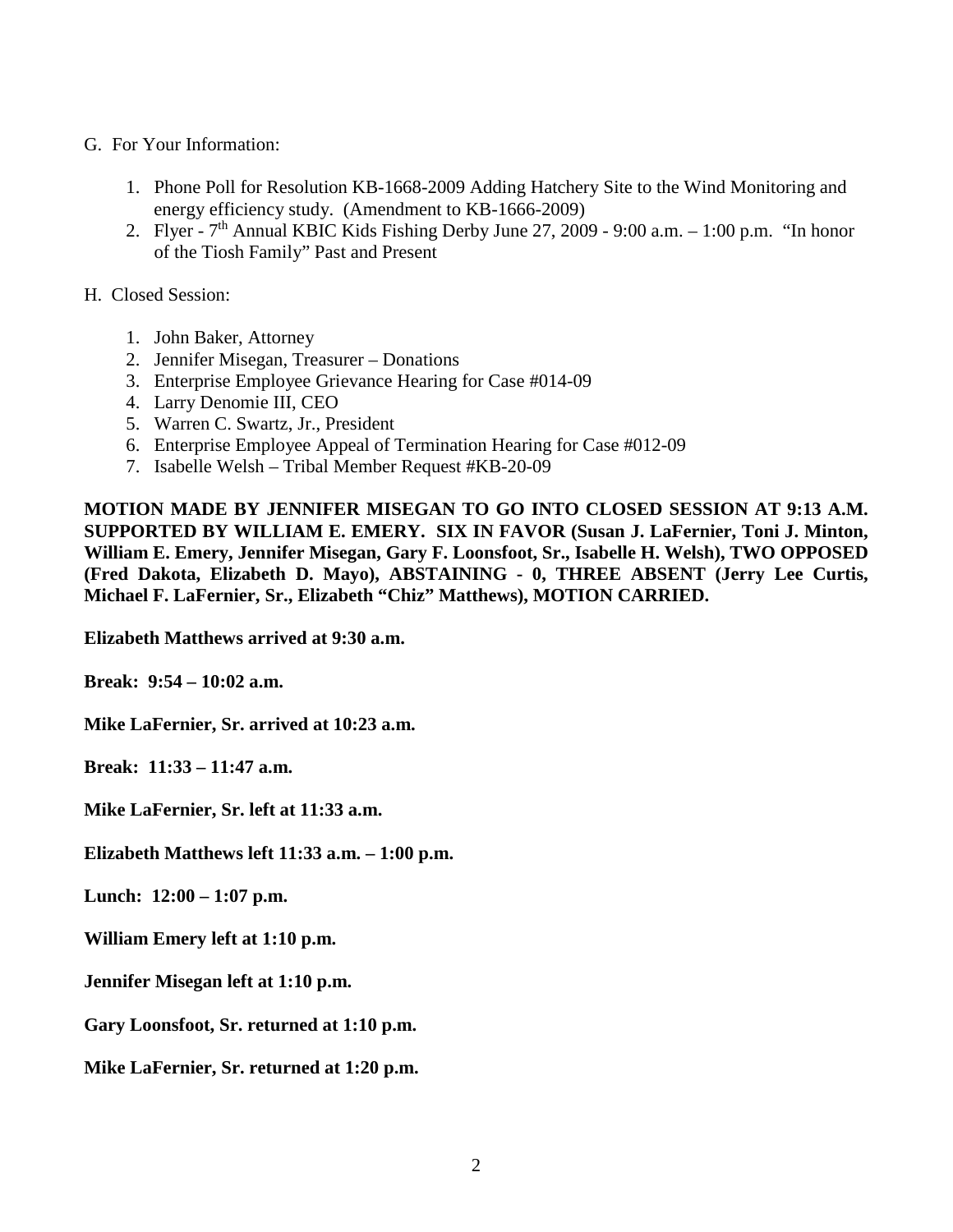**Break: 2:26 – 2:35 p.m.**

**William Emery returned at 2:50 p.m.**

**Jennifer Misegan returned at 2:50 p.m.**

**Jerry Lee Curtis arrived at 3:15 p.m.**

**MOTION MADE BY ELIZABETH "CHIZ" MATTHEWS TO GO INTO OPEN SESSION AT 3:36 P.M. SUPPORTED BY MICHAEL F. LAFERNIER, SR. ALL IN FAVOR (Susan J. LaFernier, Toni J. Minton, William E. Emery, Jennifer Misegan, Jerry Lee Curtis, Fred Dakota, Michael F. LaFernier, Sr., Gary F. Loonsfoot, Sr., Elizabeth "Chiz" Matthews, Elizabeth D. Mayo, Isabelle H. Welsh), OPPOSED - 0, ABSTAINING - 0, ABSENT - 0, MOTION CARRIED.**

**Break: 3:37 – 3:53 p.m.**

Enterprise Employee Appeal of Termination Hearing for Case #012-09 -

**MOTION MADE BY ELIZABETH D. MAYO TO UPHOLD THE GENERAL MANAGER'S DECISION IN THE ENTERPRISE EMPLOYEE'S APPEAL OF TERMINATION HEARING CASE #012-09. SUPPORTED BY GARY F. LOONSFOOT, SR. SEVEN IN FAVOR (Susan J. LaFernier, Toni J. Minton, Fred Dakota, Michael F. LaFernier, Sr., Gary F. Loonsfoot, Sr., Elizabeth D. Mayo, Isabelle H. Welsh), ONE OPPOSED (Elizabeth "Chiz" Matthews), THREE ABSTAINING (William E. Emery, Jennifer Misegan, Jerry Lee Curtis), ABSENT - 0, MOTION CARRIED.**

Donations for June 2009 –

**MOTION MADE BY JENNIFER MISEGAN TO APPROVE THE FOLLOWING DONATIONS FOR JUNE 2009, \$250.00 TO THE BARAGA COUNTY EAGLES AUXILIARY FOR THE FISHING TOURNAMENT, \$1,000.00 FOR THE DALE KILDEE CAMPAIGN AND UP TO \$250.00 FOR ITEMS FROM THE GIFT SHOP FOR THE NATIONAL CHILD SUPPORT CONFERENCE. SUPPORTED BY SUSAN J. LAFERNIER. ALL IN FAVOR (Susan J. LaFernier, Toni J. Minton, William E. Emery, Jennifer Misegan, Jerry Lee Curtis, Fred Dakota, Michael F. LaFernier, Sr., Gary F. Loonsfoot, Sr., Elizabeth "Chiz" Matthews, Elizabeth D. Mayo, Isabelle H. Welsh), OPPOSED - 0, ABSTAINING - 0, ABSENT - 0, MOTION CARRIED.**

Enterprise Employee Grievance Hearing for Case #014-09 -

**MOTION MADE BY JENNIFER MISEGAN TO UPHOLD THE INTERIM GENERAL MANAGER'S DECISION IN CASE #014-09. SUPPORTED BY ISABELLE H. WELSH. TWO IN FAVOR (Jennifer Misegan, Isabelle H. Welsh), EIGHT OPPOSED (Susan J. LaFernier, Toni J. Minton, William E. Emery, Fred Dakota, Michael F. LaFernier, Sr., Gary F. Loonsfoot, Sr., Elizabeth "Chiz" Matthews, Elizabeth D. Mayo), ONE ABSTAINING (Jerry Lee Curtis), ABSENT - 0, MOTION DEFEATED.**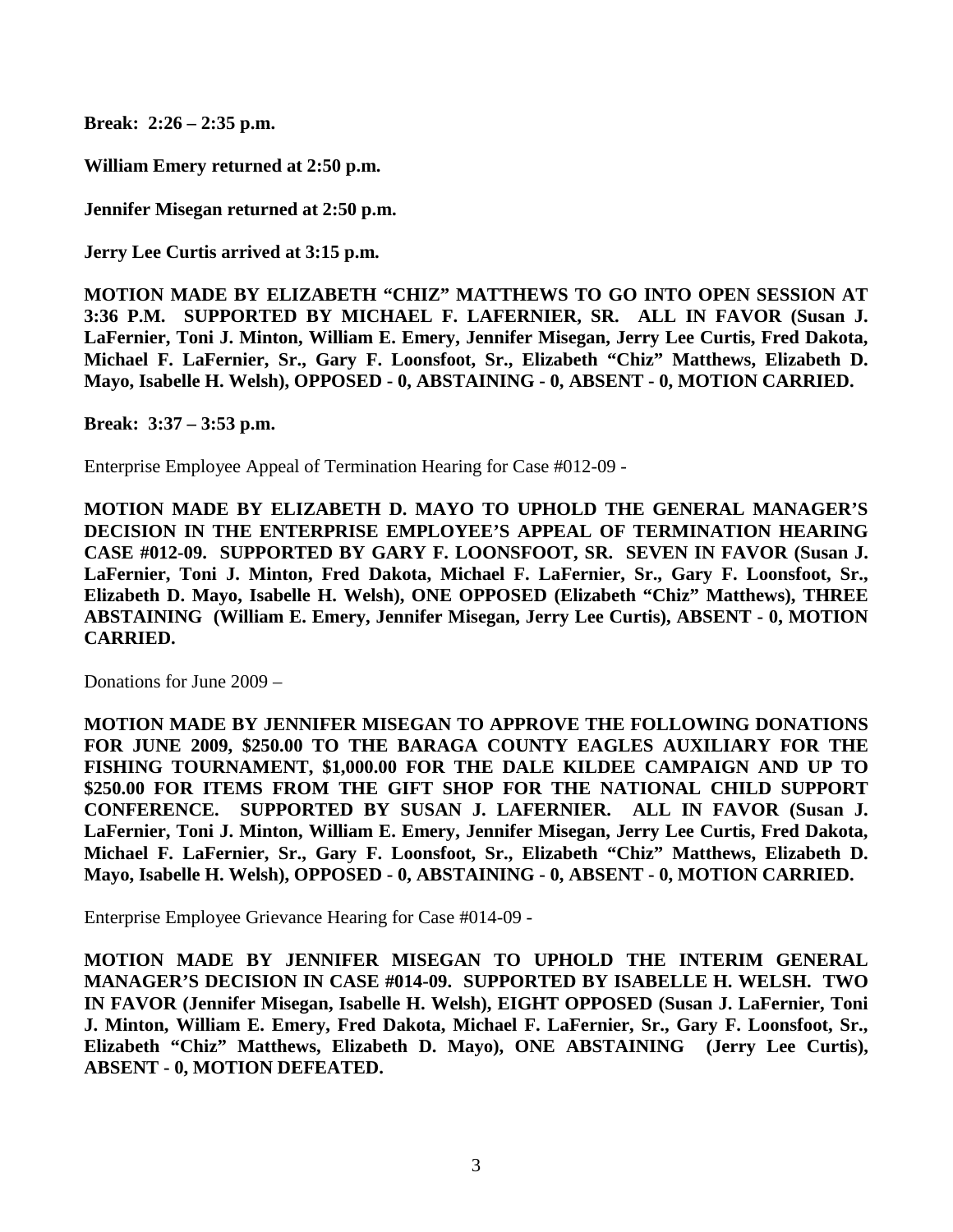**MOTION MADE BY WILLIAM E. EMERY TO UPHOLD THE FORMER GENERAL MANAGER'S DECISION IN CASE #014-09 BEFORE HIS RETIREMENT AND TO SEND A LETTER EXPLAINING THE CIRCUMSTANCES. SUPPORTED BY FRED DAKOTA. EIGHT IN FAVOR (Susan J. LaFernier, Toni J. Minton, William E. Emery, Fred Dakota, Michael F. LaFernier, Sr., Gary F. Loonsfoot, Sr., Elizabeth "Chiz" Matthews, Elizabeth D. Mayo), TWO OPPOSED (Jennifer Misegan, Isabelle H. Welsh), ONE ABSTAINING (Jerry Lee Curtis), ABSENT - 0, MOTION CARRIED.**

Honigman Miller Schwartz and Cohn LLP –

**MOTION MADE BY MICHAEL F. LAFERNIER, SR. TO APPROVE THE SPECIAL COUNSEL CONTRACT BETWEEN THE COMMUNITY AND HONIGMAN MILLER SCHWARTZ AND COHN LLP. SUPPORTED BY GARY F. LOONSFOOT, SR. SEVEN IN FAVOR (Susan J. LaFernier, Toni J. Minton, William E. Emery, Michael F. LaFernier, Sr., Gary F. Loonsfoot, Sr., Elizabeth "Chiz" Matthews, Isabelle H. Welsh), THREE OPPOSED (Jennifer Misegan, Fred Dakota, Elizabeth D. Mayo), ONE ABSTAINING (Jerry Lee Curtis), ABSENT - 0, MOTION CARRIED.**

## I. Old Business:

- 1. Eddy Edwards, OHA (See handout) Ojibwa BP Gas Station, Car Wash and Laundromat Business Plan Feb. 2009)
	- a) Business Plan
	- b) Projected Financials
	- c) Programs/Profits
	- d) Purchasing Money
	- e) Balance Sheet Program Money/Non-Program Money
	- f) Land Lease Purchase Agreement
	- g) OHA Board Meeting Minutes Showing Document Approvals
	- h) Ordinance Review

Mr. Baker stated the Tribe is not responsible if the businesses fail. The Council can repeal the Ordinance at any time.

Susan LaFernier stated there was a discussion on compromises and asked if they had thought about them. Gary Loonsfoot, Sr. responded that they have thought about a reasonable percentage of the profits from BP and donating it towards the Christmas Checks.

Eddy Edwards added that OHA would be willing to buy their liquor and cigarettes directly from the Pines.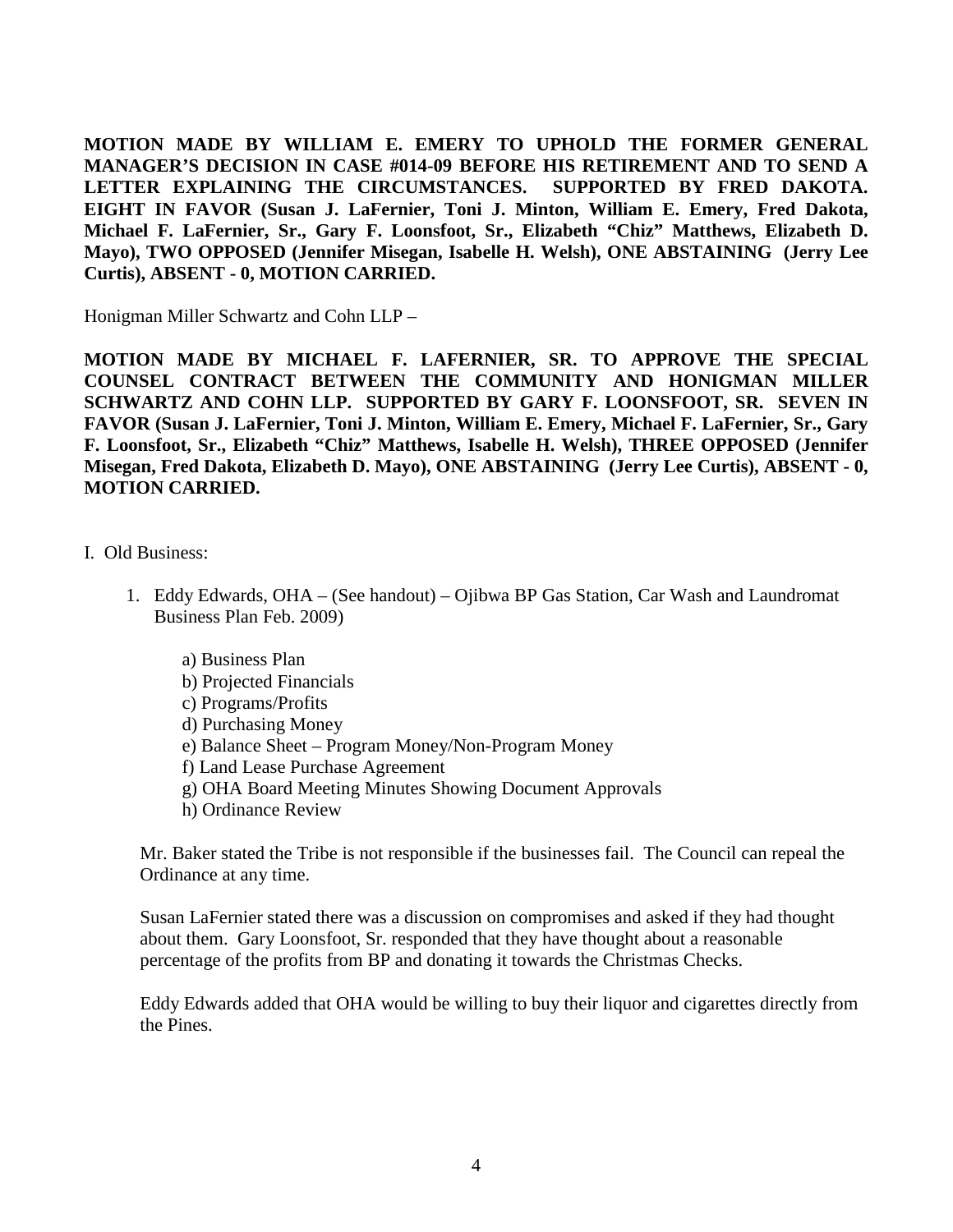**MOTION MADE BY WILLIAM E. EMERY TO RECESS THE MEETING AT 5:42 P.M. UNTIL 6:00 P.M. AND RECONVENE IN THE CHIPPEWA RESORT CONFERENCE ROOM. SUPPORTED BY MICHAEL F. LAFERNIER, SR. TEN IN FAVOR (Toni J. Minton, William E. Emery, Jennifer Misegan, Jerry Lee Curtis, Fred Dakota, Michael F. LaFernier, Sr., Gary F. Loonsfoot, Sr., Elizabeth "Chiz" Matthews, Elizabeth D. Mayo, Isabelle H. Welsh), ONE OPPOSED (Susan J. LaFernier), ABSTAINING - 0, ABSENT - 0, MOTION CARRIED.**

2. **3rd Reading –** OHA Ordinance Amendment 2009-02 Article II - Purposes – **6:00 p.m. - Ojibwa Casino Resort Conference Room**

President Swartz read the Legislative Process for the  $3<sup>rd</sup>$  Reading. [See Legislative File]

**MOTION MADE BY GARY F. LOONSFOOT, SR. TO INTRODUCE THE SUBSTITUTE FOR THE PROPOSED OHA ORDINANCE 2009-02 AND ADD IT TO THE RECORD AND MOVE TO ADOPT. SUPPORTED BY WILLIAM E. EMERY. SIX IN FAVOR (Toni J. Minton, William E. Emery, Jerry Lee Curtis, Michael F. LaFernier, Sr., Gary F. Loonsfoot, Sr., Elizabeth "Chiz" Matthews), FIVE OPPOSED (Susan J. LaFernier, Jennifer Misegan, Fred Dakota, Elizabeth D. Mayo, Isabelle H. Welsh), ABSTAINING - 0, ABSENT - 0, MOTION CARRIED.**

Elizabeth Mayo stated for the record that Gary Loonsfoot, Sr. and William Emery are Ojibwa Housing Authority Board members.

President Swartz called for amendments to the Substitute Proposed OHA Ordinance 2009-02.

## **Isabelle Welsh left 6:35 – 6:54 p.m.**

Susan LaFernier – Amendment #1 (See handout)

**MOTION MADE BY SUSAN J. LAFERNIER TO ADOPT AMENDMENT #1 TO THE SUBSTITUTE FOR PROPOSED ORDINANCE 2009-02 TO AMEND ARTICLE V, SECTION 2 BY ADDING THE FOLLOWING AT THE END OF SECTION BEFORE THE PERIOD ("."), "PROVIDED FURTHER, HOWEVER, AND NOTWITHSTANDING ANYTHING CONTAIN HEREIN THE CONTRARY, THE AUTHORITY MAY BE SUED BY THE KEWEENAW BAY INDIAN COMMUNITY FOR THE PURPOSES OF ENFORCING THE TERMS, CONDITIONS AND PROVISIONS OF THIS ORDINANCE". SUPPORTED BY TONI J. MINTON. SEVEN IN FAVOR (Susan J. LaFernier, Toni J. Minton, William E. Emery, Jennifer Misegan, Jerry Lee Curtis, Michael F. LaFernier, Sr., Elizabeth "Chiz" Matthews), FOUR OPPOSED (Fred Dakota, Gary F. Loonsfoot, Sr., Elizabeth D. Mayo, Isabelle H. Welsh), ABSTAINING - 0, ABSENT - 0, MOTION CARRIED.**